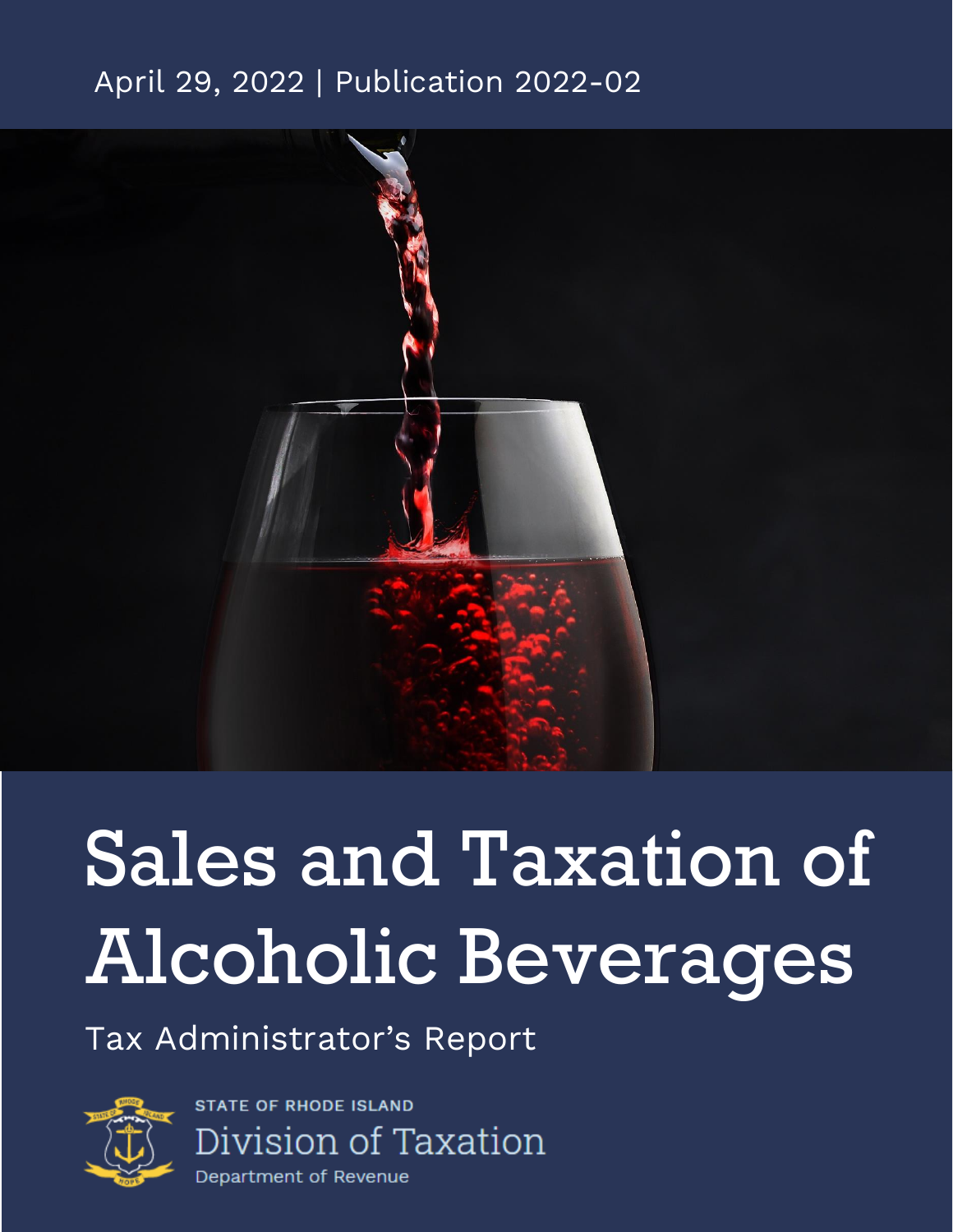## **Sales and Taxation of Alcoholic Beverages**

### About This Report

This report presents the total sales of alcoholic beverages, sales tax collections, and excise tax collections for Class A licensees in Rhode Island for the 2021 calendar year by county. During the 2021 calendar year, Rhode Island had 245 active Class A licensees (liquor stores). All Class A licensees are required by statute to file an annual sales and use tax return (annual reconciliation) on or before February 1<sup>st</sup> of each year.

Based on the information provided in annual sales and use tax returns, the Tax Administrator is required by [Rhode Island General Laws § 3-10-5](http://webserver.rilegislature.gov/Statutes/TITLE3/3-10/3-10-5.htm) to prepare this report. The report is to be submitted to the chairs of the House and Senate Finance Committees on or before May 1 of each year.

The report must include the following information:

- Total sales of alcoholic beverages by county.
- Sales tax collections by county.
- Excise tax collections by county.

In accordance with the statutory reporting requirements, this report is organized into four main sections:

- 1.) Gross sales of alcoholic beverages.
- 2.) Sales tax collections (based on net taxable sales of alcoholic beverages).
- 3.) Excise tax (paid by wholesalers/distributors).
- 4.) Additional information.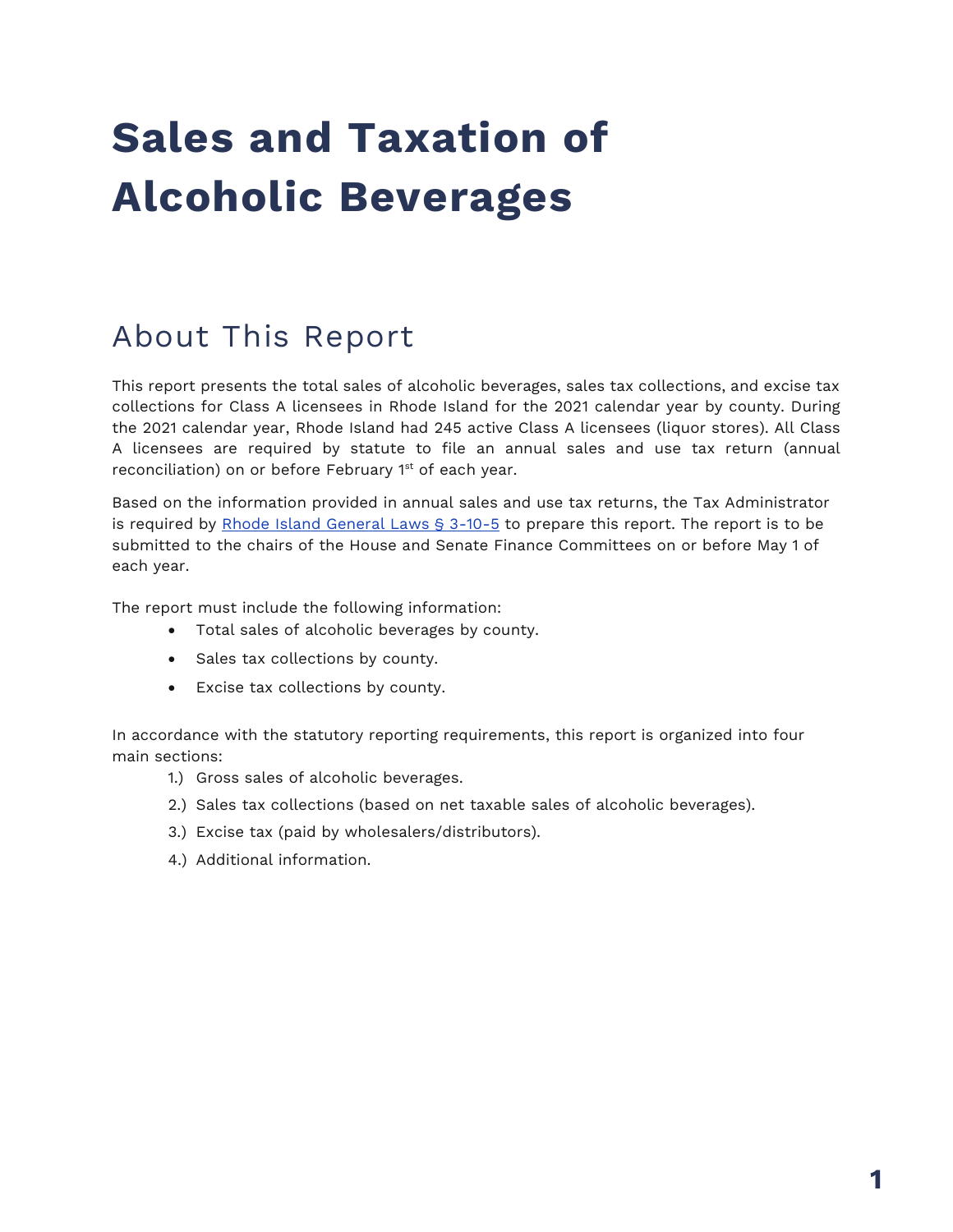### A note on accuracy

The Rhode Island Division of Taxation upholds the highest standards in data accuracy.

The data in this report should be interpreted and utilized carefully. Two factors have the potential to profoundly impact the precision and completeness of the data used in this report:

- In accordance with statute, this report is based on annual returns ("annual reconciliations") as filed by liquor stores and wholesalers. Returns are assumed to be complete and accurate unless determined otherwise through the audit process.
- While liquor stores and wholesalers are required to file annual reconciliations by statute, as of the completion of this report, approximately 11.69% have failed to file their 2021 returns. The data from those entities cannot be included in this report – which may affect the results presented in this report.

Please note, these challenges may impact any conclusions drawn from the report.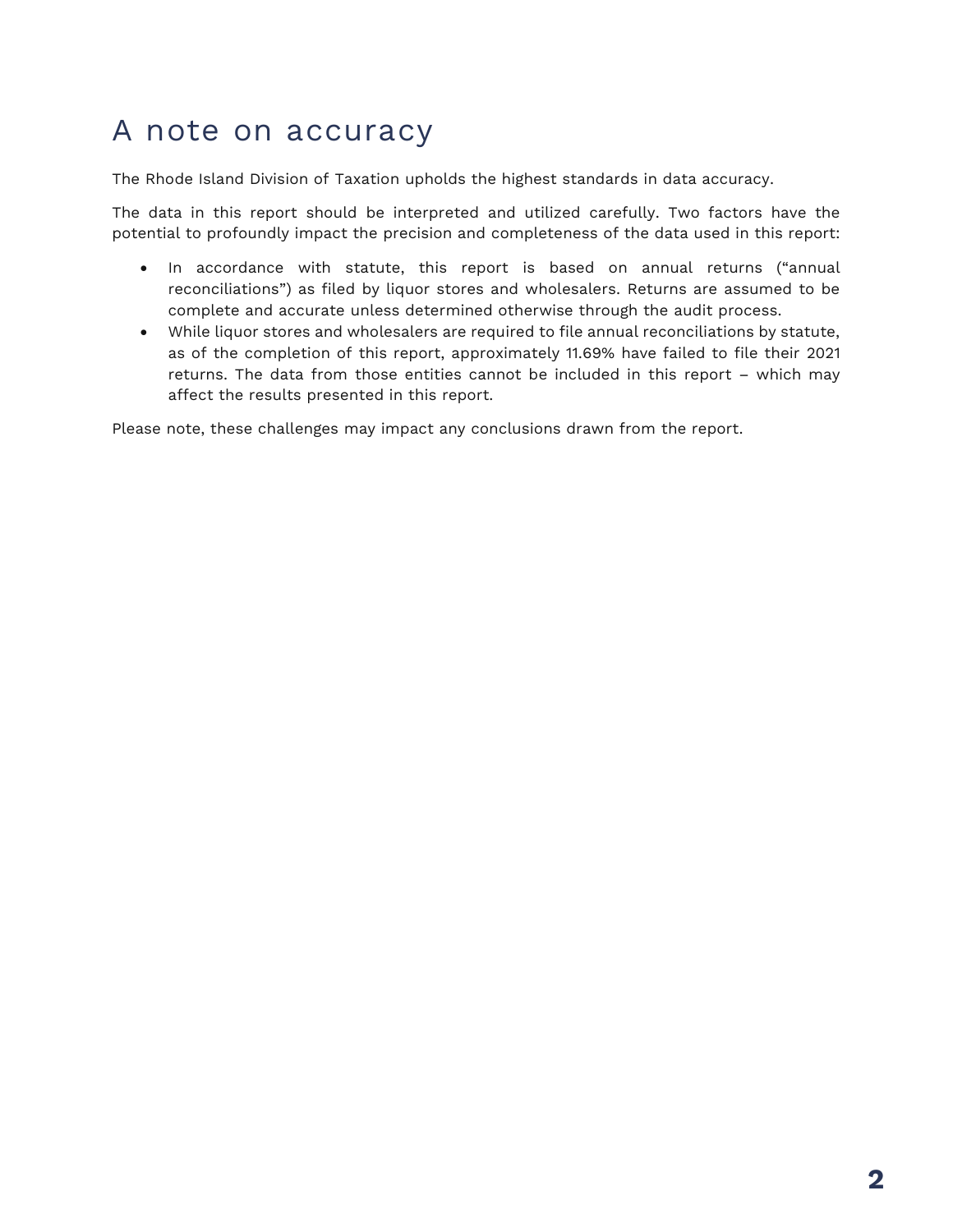

\* "Sales Tax Deductions Claimed" means deduction for wine & spirits, which are exempt from sales tax.

### Key Findings

- Gross sales of alcoholic beverages by liquor stores in Rhode Island totaled \$435.89 million in calendar year 2021, compared with \$476.58 million in calendar year 2020, a decrease of 8.54%.
- Net taxable sales of alcoholic beverages by liquor stores in Rhode Island in other words, sales after considering deductions and exemptions, including the exemption for wine and spirits – totaled approximately \$138.47 million in calendar year 2021, compared with \$161.68 million in calendar year 2020, a decrease of 14.35%.
- Liquor stores collected and remitted \$9.69 million in sales and use tax in calendar year 2021, compared with \$11.32 million in Rhode Island sales and use tax in calendar year 2020, a decrease of 14.35%. (The tax rate for each year was 7%.)
- The Division of Taxation estimates that wholesalers/distributors paid a combined total of approximately \$17.25 million in Rhode Island excise tax on alcoholic beverages they sold, net of inventory, to liquor stores in Rhode Island in calendar year 2021, compared with \$18.02 million in calendar year 2020, a decrease of 4.28%.
- Liquor stores claimed, in the aggregate, a sales tax deduction related to the sales tax exemption for wine and spirits – of \$293.65 million in 2021, compared with \$314.3 million in 2020, a decrease of 6.57%.
- Based on those deductions, and on the Rhode Island sales and use tax rate of 7%, the Division of Taxation estimates that Rhode Island forfeited approximately \$20.56 million in sales tax revenue in 2021 related to the sales tax exemption for wine and spirits sold at liquor stores, compared with \$22 million in sales tax revenue in 2020 related to the same exemption.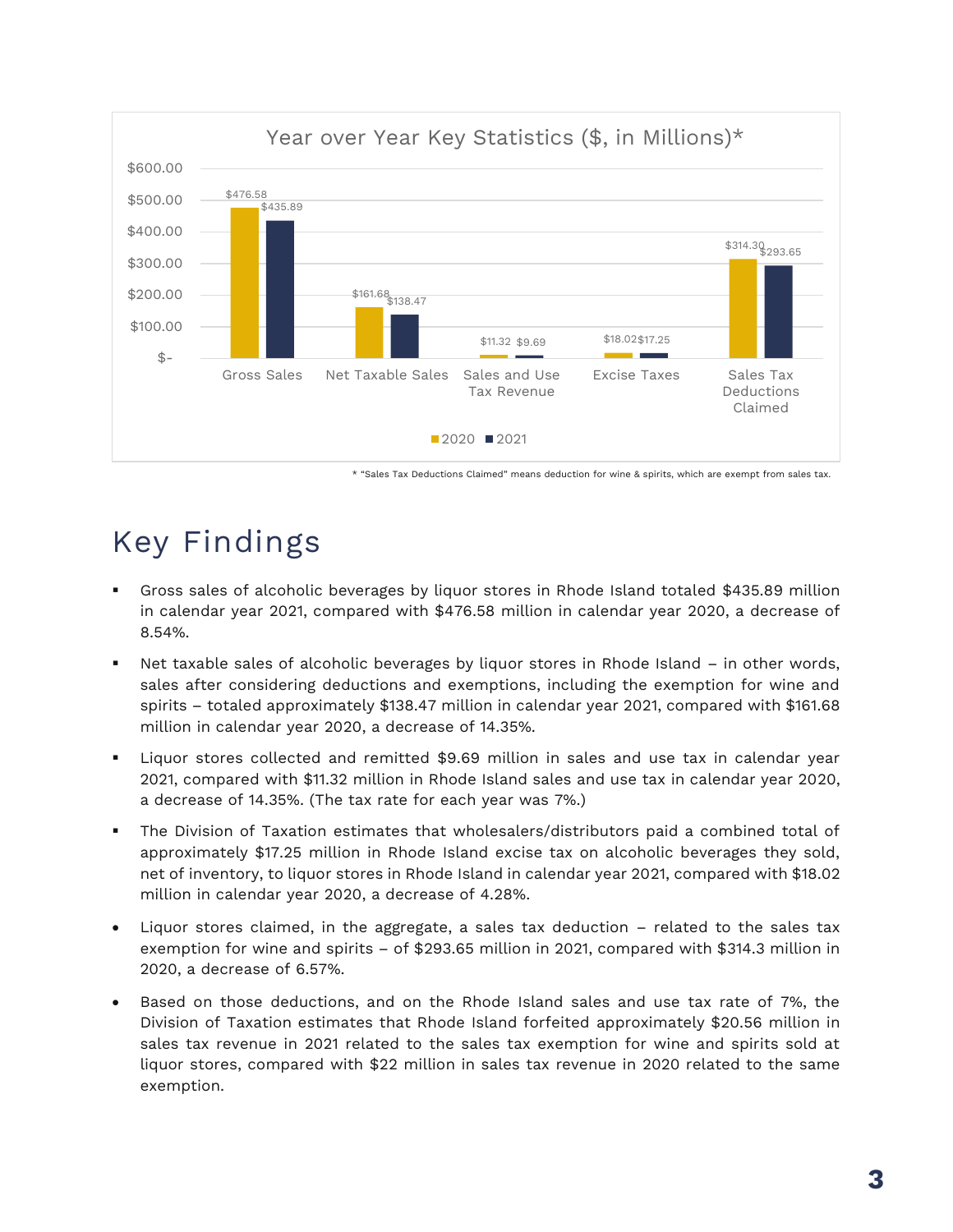## **Alcohol Sales by Liquor Stores**

### Section Overview

The Division of Taxation estimates that gross sales of alcoholic beverages at liquor stores in Rhode Island in calendar year 2021 totaled approximately \$435.89 million, which represents an 8.54% decrease over calendar year 2020.

- Wine and spirit sales accounted for approximately \$293.65 million, approximately 67.37%, of gross sales of alcoholic beverages by liquor stores in calendar year 2021.
- Beer and malt sales accounted for approximately \$142.25 million, or 32.63%, of gross sales of alcoholic beverages by liquor stores in calendar year 2021. (Rhode Island's sales tax exemption applies to wine and spirit sales, not to beer and malt sales.)
- Of the approximately \$435.89 million in gross sales of alcoholic beverages by liquor stores in calendar year 2021, Providence County accounted for the largest portion – approximately \$202.77 million. Bristol County accounted for the smallest portion – approximately \$19.8 million.



| Gross sales of alcoholic beverages by county, by year                                                 |                  |                  |                   |              |  |  |  |  |  |  |
|-------------------------------------------------------------------------------------------------------|------------------|------------------|-------------------|--------------|--|--|--|--|--|--|
| County                                                                                                | 2020             | 2021             | \$ Difference     | % Difference |  |  |  |  |  |  |
| <b>Bristol</b>                                                                                        | \$19,863,347.82  | \$19,795,244.36  | (\$68,103.46)     | $-0.34%$     |  |  |  |  |  |  |
| Kent                                                                                                  | \$98,241,757.50  | \$87,236,714.14  | (\$11,005,043.36) | $-11.20\%$   |  |  |  |  |  |  |
| Newport                                                                                               | \$47,008,617.35  | \$41,260,781.59  | (\$5,747,835.76)  | $-12.23%$    |  |  |  |  |  |  |
| Providence                                                                                            | \$226,423,668.82 | \$202,770,829.17 | (\$23,652,839.65) | $-10.45%$    |  |  |  |  |  |  |
| Washington                                                                                            | \$85,042,720.47  | \$84,831,271.84  | (\$211,448.63)    | $-0.25%$     |  |  |  |  |  |  |
| <b>Total</b>                                                                                          | \$476,580,111.96 | \$435,894,841.10 | (\$40,685,270.86) | $-8.54%$     |  |  |  |  |  |  |
| Aggregate amounts for calendar year 2020 and calendar year 2021, from unaudited reports by licensees. |                  |                  |                   |              |  |  |  |  |  |  |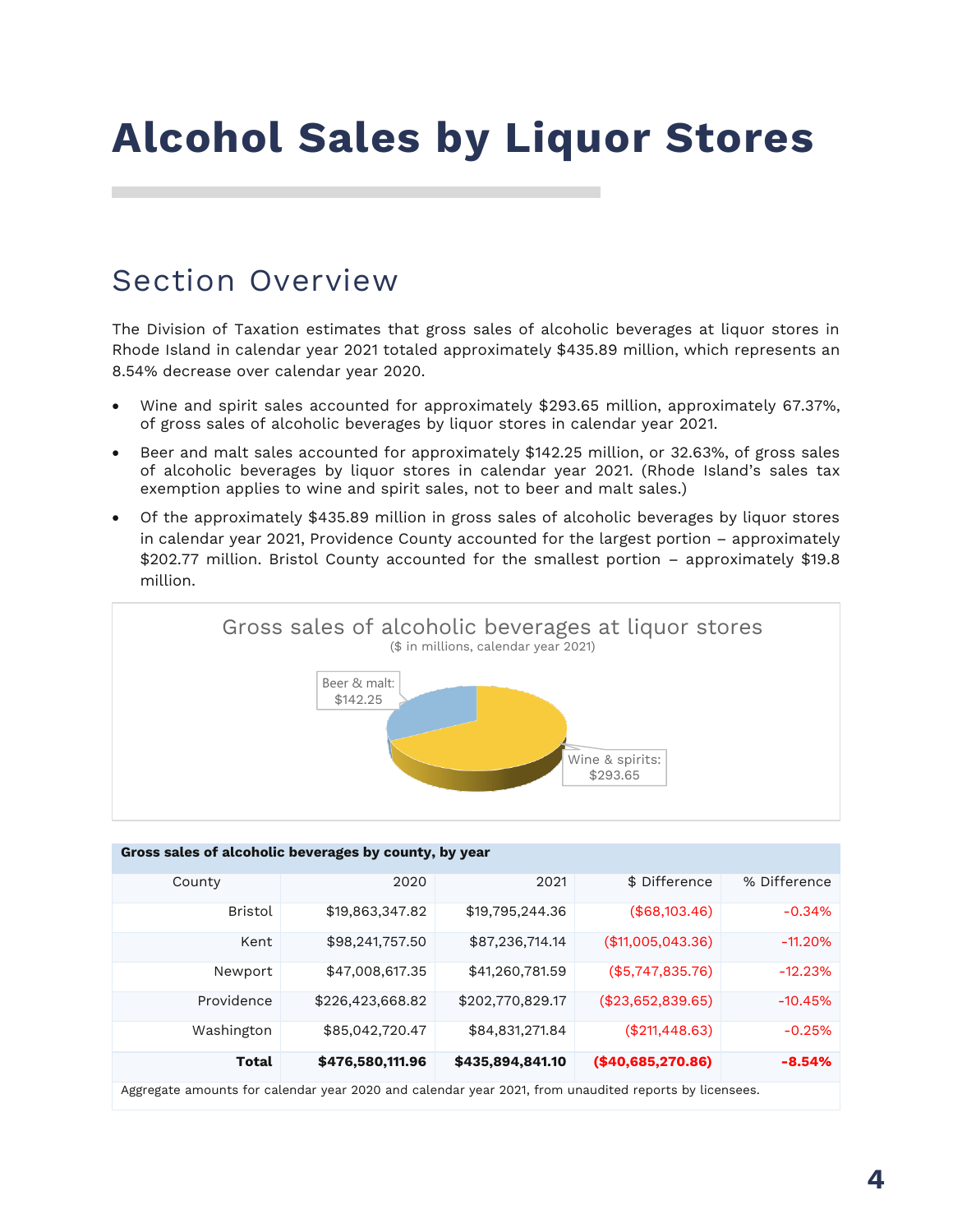### Net Taxable Sales of Alcoholic Beverages

The Division of Taxation estimates that net taxable sales of alcoholic beverages at liquor stores in Rhode Island in calendar year 2021 totaled approximately \$138.47 million. That represents a 14.35% decrease from calendar year 2020. The sales tax exemption for wine and spirits in place for all of calendar years 2020 and 2021.

### **Net taxable sales of alcoholic beverages at liquor stores, by year** (dollars in millions) 2020 2021 % Difference Net taxable sales of alcoholic beverages by liquor stores \$161.68 \$138.47 -14.35%

Calendar-year numbers are rounded, are for sales in Rhode Island at liquor stores only, after deductions and exemptions, and are based on annual reconciliation reports filed by stores with the Division of Taxation.

Of the \$138.47 million in net taxable sales of alcoholic beverages at liquor stores in Rhode Island in calendar year 2021, Providence County accounted for the largest portion – approximately \$65.37 million. Bristol County accounted for the smallest portion, approximately \$5.96 million.

#### **Net taxable sales of alcoholic beverages, by county, by year** County 2020 2021 \$ Difference % Difference Bristol \$6,366,704.91 \$5,962,654.19 (\$404,050.72) -6.35% Kent \$34,027,128.16 \$26,685,784.34 (\$7,341,343.82) -21.57% Newport \$14,880,160.62 \$13,556,597.31 (\$1,323,563.31) -8.89% Providence \$78,486,920.90 \$65,367,369.53 (\$13,119,551.37) -16.72% Washington \$27,917,825.36 \$26,902,371.67 (\$1,015,453.69) - 3.64% **Total \$161,678,739.95 \$138,474,777.04 (\$23,203,962.91) -14.35%**

Aggregate amounts for calendar year 2020 and calendar year 2021, from unaudited reports by licensees.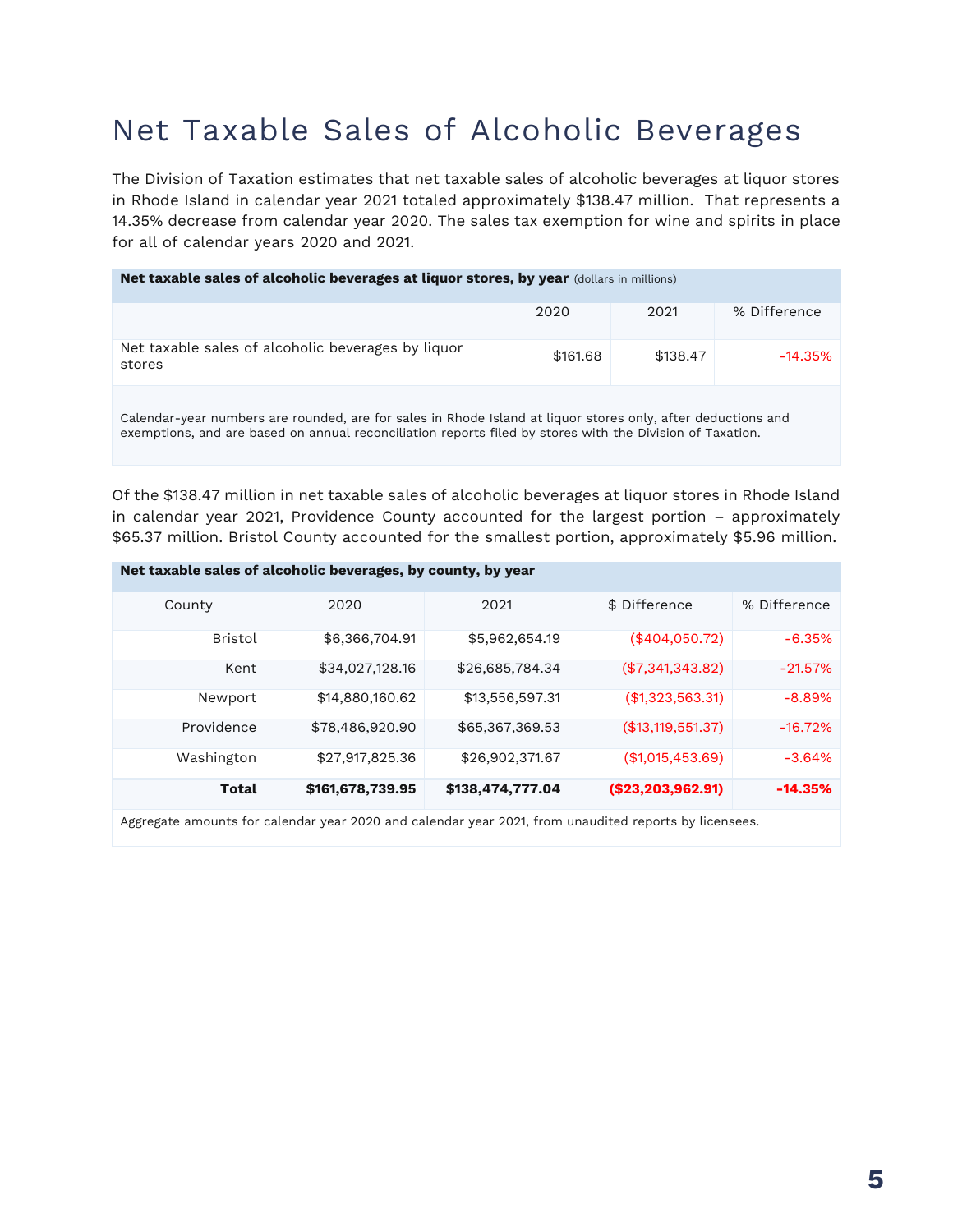## **Sales Tax Collections**

### Section Overview

Rhode Island liquor stores collected and remitted a total of approximately \$9.69 million in sales tax on their net taxable sales of alcoholic beverages in 2021, compared with \$11.32 million in 2020, a decrease of approximately 14.35%.

| Sales tax collected and remitted by liquor stores, by year (dollars in millions) |         |        |              |  |  |  |  |  |  |
|----------------------------------------------------------------------------------|---------|--------|--------------|--|--|--|--|--|--|
|                                                                                  | 2020    | 2021   | % Difference |  |  |  |  |  |  |
| Sales tax collected and remitted by liquor<br>stores                             | \$11.32 | \$9.69 | $-14.35\%$   |  |  |  |  |  |  |
| Numbers are for calendar years and are rounded.                                  |         |        |              |  |  |  |  |  |  |

By county in 2021, liquor stores in Providence County collected and remitted the most in sales tax, in the aggregate – approximately \$4.58 million. Liquor stores in Bristol County collected the least, in the aggregate – approximately \$417,386.

| Sales tax collected and remitted by liquor stores, by county, by year |                                                                                                       |                |                  |              |  |  |  |  |  |  |
|-----------------------------------------------------------------------|-------------------------------------------------------------------------------------------------------|----------------|------------------|--------------|--|--|--|--|--|--|
| County                                                                | 2020                                                                                                  | 2021           | \$ Difference    | % Difference |  |  |  |  |  |  |
| <b>Bristol</b>                                                        | \$445,669.34                                                                                          | \$417,385.79   | (\$28, 283.55)   | $-6.35%$     |  |  |  |  |  |  |
| Kent                                                                  | \$2,381,898.97                                                                                        | \$1,868,004.90 | (\$513,894.07)   | $-21.57%$    |  |  |  |  |  |  |
| Newport                                                               | \$1,041,611,24                                                                                        | \$948,961.81   | (\$92.649.43)    | $-8.89%$     |  |  |  |  |  |  |
| Providence                                                            | \$5,494,084.46                                                                                        | \$4,575,715.87 | (\$918,368.59)   | $-16.72%$    |  |  |  |  |  |  |
| Washington                                                            | \$1,954,247.78                                                                                        | \$1,883,166.02 | (\$71,081.76)    | $-3.64%$     |  |  |  |  |  |  |
| Total                                                                 | \$11,317,511.79                                                                                       | \$9,693,234.39 | (\$1,624,277.40) | $-14.35%$    |  |  |  |  |  |  |
|                                                                       | Aggregate amounts for calendar year 2020 and calendar year 2021, from unaudited reports by licensees. |                |                  |              |  |  |  |  |  |  |

For both 2020 and 2021, the sales tax exemption for wine and spirits was in effect for the full year.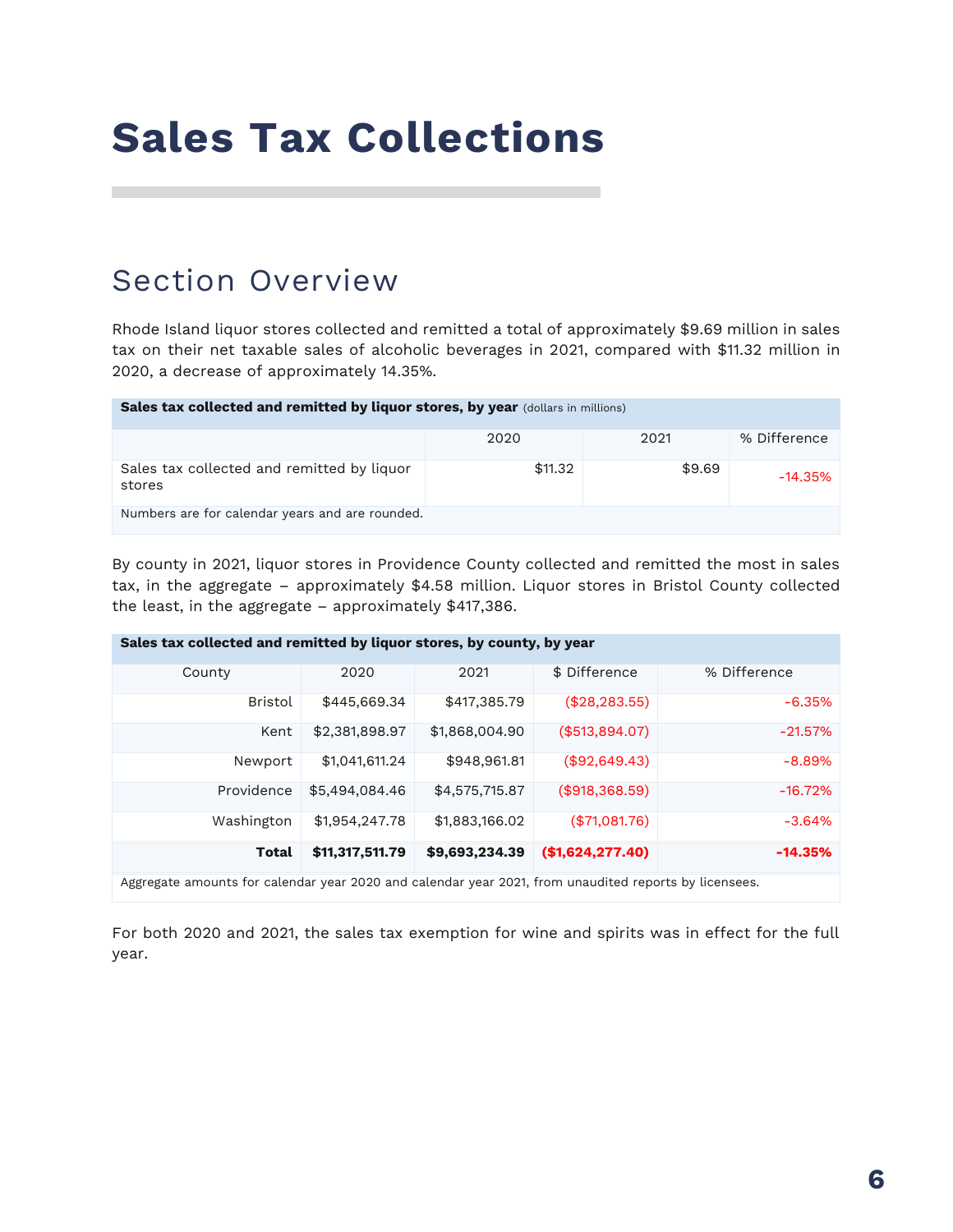### Exemption for Wine and Spirits

Legislation enacted on July 3, 2013 temporarily exempted wine and spirits sold at liquor stores from Rhode Island sales and use tax. The exemption was for a 16-month period – from December 1, 2013, through March 31, 2015.

Under legislation enacted June 19, 2014, that exemption was extended for three months, through June 30, 2015. Under legislation enacted on June 30, 2015, the exemption was made permanent.

With respect to wine and spirit sales as listed on annual reconciliation returns, liquor stores in the aggregate claimed a sales and use tax deduction of approximately \$293.65 million in 2021, compared with \$314.3 million for 2020, a decrease of approximately 6.57%.

| Sales of wine and spirts, deducted on liquor store sales tax reconciliations, by year (dollars in millions) |  |  |  |
|-------------------------------------------------------------------------------------------------------------|--|--|--|
|-------------------------------------------------------------------------------------------------------------|--|--|--|

|                                                        | 2020    | 2021     | % Difference |
|--------------------------------------------------------|---------|----------|--------------|
| Sales of wine and spirits, deducted via<br>exemption   | \$314.3 | \$293.65 | $-6.57\%$    |
| Dollar amounts are for calendar years and are rounded. |         |          |              |

By county in 2021, liquor stores in Providence County in the aggregate claimed the highest deduction for wine and spirits under the wine-and-spirits exemption, at approximately \$133.96 million. Liquor stores in Bristol County in the aggregate had the lowest deduction for wine and spirits, at approximately \$13.79 million.

| Sale of wine and spirits, deducted on liquor store sales tax reconciliations, by county, by year |                                                                                                     |                  |                   |              |  |  |  |  |  |
|--------------------------------------------------------------------------------------------------|-----------------------------------------------------------------------------------------------------|------------------|-------------------|--------------|--|--|--|--|--|
| County                                                                                           | 2020                                                                                                | 2021             | \$ Difference     | % Difference |  |  |  |  |  |
| <b>Bristol</b>                                                                                   | \$13,491,058.58                                                                                     | \$13,786,433.94  | \$295,375.36      | 2.19%        |  |  |  |  |  |
| Kent                                                                                             | \$64,181,271.71                                                                                     | \$60,533,551.77  | (\$3,647,719.94)  | $-5.68%$     |  |  |  |  |  |
| Newport                                                                                          | \$32,047,321.85                                                                                     | \$27,590,181.46  | (\$4,457,140.39)  | $-13.91%$    |  |  |  |  |  |
| Providence                                                                                       | \$147,537,484.69                                                                                    | \$133,963,042.94 | (\$13,574,441.75) | $-9.20%$     |  |  |  |  |  |
| Washington                                                                                       | \$57,038,852.46                                                                                     | \$57,772,934.70  | \$734,082.24      | 1.29%        |  |  |  |  |  |
| <b>Total</b>                                                                                     | \$314,295,989.29                                                                                    | \$293,646,144.81 | (\$20,649,844.48) | $-6.57%$     |  |  |  |  |  |
|                                                                                                  | Aggregate amounts for calendar year 2020 and calendar year 2021 from unaudited reports by licensees |                  |                   |              |  |  |  |  |  |

Aggregate amounts for calendar year 2020 and calendar year 2021, from unaudited reports by licensees.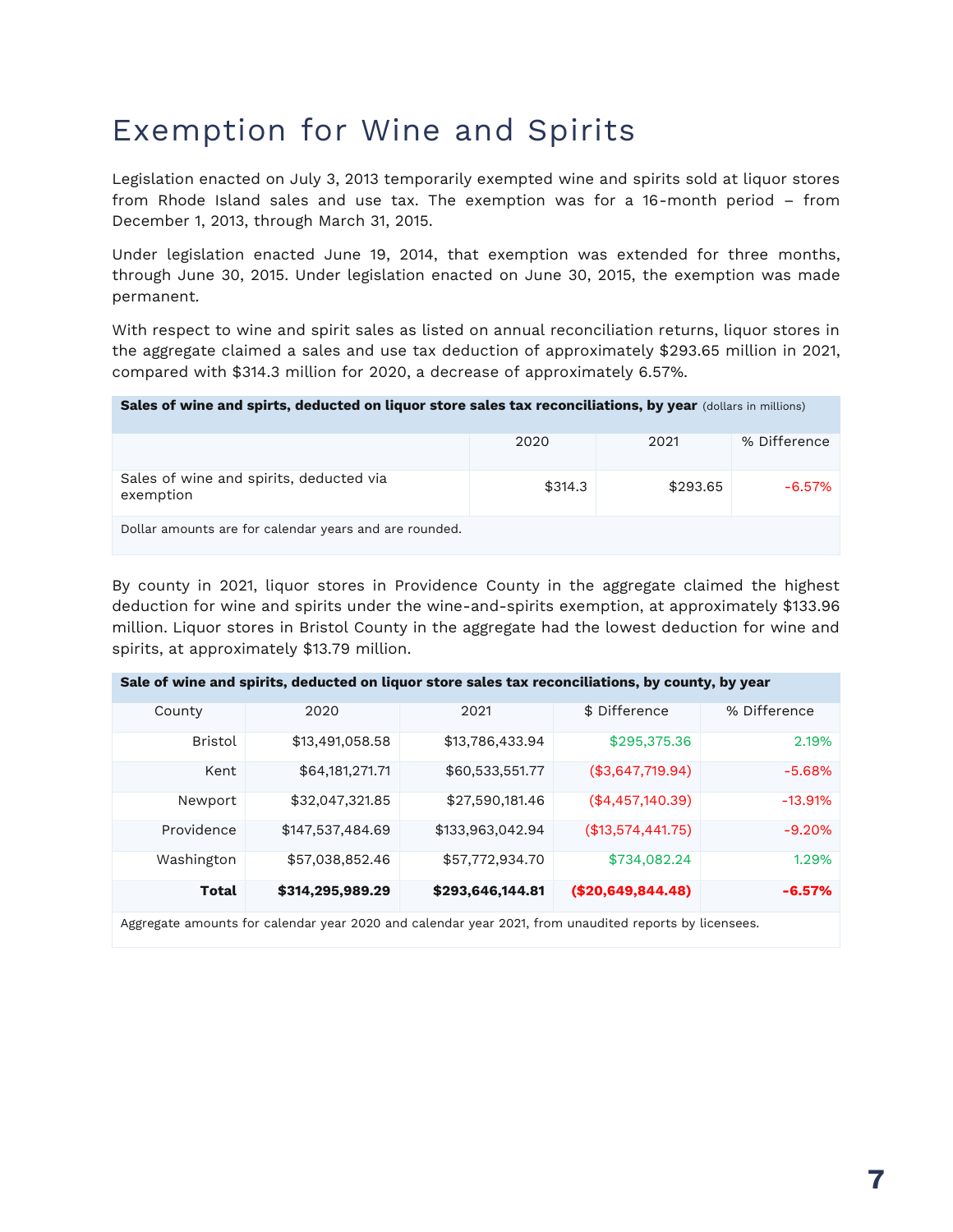### Forgone Sales Tax Revenue

The Division of Taxation estimates that Rhode Island forfeited approximately \$20.56 million in sales tax revenue because of the sales tax exemption on wine and spirit sales for 2021, compared with \$22.0 million in sales tax revenue in 2020 related to the same exemption.

| Estimate of forgone sales tax revenue, by county, calendar year 2021 |                                                         |                                          |  |  |  |  |  |  |
|----------------------------------------------------------------------|---------------------------------------------------------|------------------------------------------|--|--|--|--|--|--|
| County                                                               | Wine and spirit sales deducted on store returns         | An estimate of forgone sales tax revenue |  |  |  |  |  |  |
| <b>Bristol</b>                                                       | \$13,786,433.94                                         | \$965,050.38                             |  |  |  |  |  |  |
| Kent                                                                 | \$60,533,551.77                                         | \$4,237,348.62                           |  |  |  |  |  |  |
| Newport                                                              | \$27,590,181.46                                         | \$1,931,312.70                           |  |  |  |  |  |  |
| Providence                                                           | \$133,963,042.94                                        | \$9,377,413.01                           |  |  |  |  |  |  |
| Washington                                                           | \$57,772,934.70                                         | \$4,044,105.43                           |  |  |  |  |  |  |
| Total                                                                | \$293,646,144.81                                        | \$20,555,230.14                          |  |  |  |  |  |  |
|                                                                      | $\Lambda$ to all support for all solo support $\Lambda$ |                                          |  |  |  |  |  |  |

Amounts above are for calendar year 2021.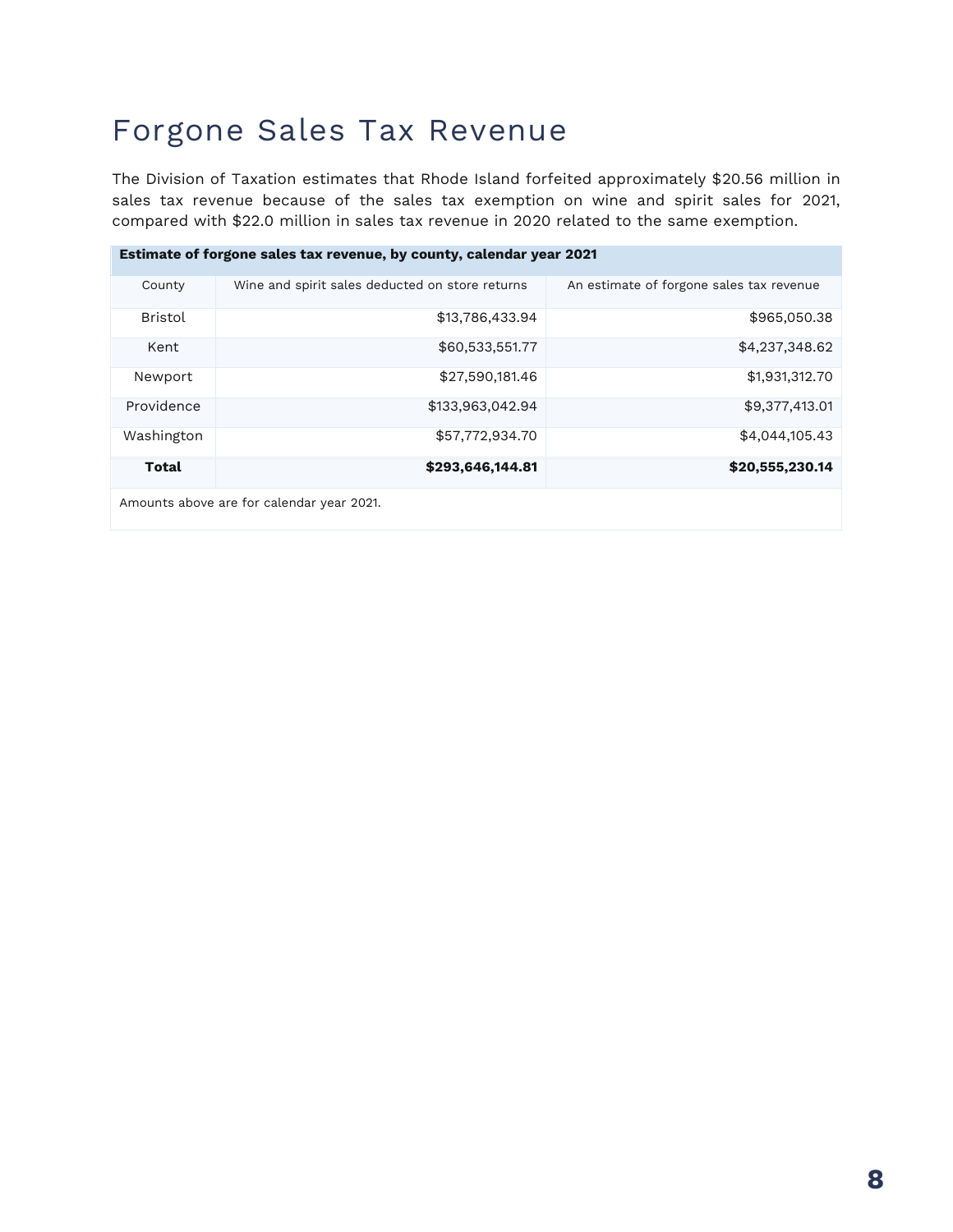## **Excise Tax**

### Section Overview

Wholesalers/distributors of alcoholic beverages are subject to Rhode Island's alcoholic beverage excise tax and must also file annual reconciliation returns.

Excise taxes on a number of categories of alcoholic beverages increased – effective July 1, 2013, through June 30, 2015. Among the categories affected by the increase were malt beverages (including beer), and spirits – such as whiskey, gin, rum, and brandy – containing alcohol measuring more than 30 proof. The increases were initially intended to be temporary, but were made permanent under legislation enacted June 30, 2015, effective July 1, 2015.

| $\sim$ $\sim$ $\sim$ $\sim$ $\sim$ $\sim$ $\sim$ $\sim$ |                    |                   |  |  |  |  |  |  |
|---------------------------------------------------------|--------------------|-------------------|--|--|--|--|--|--|
|                                                         | Previous tax rates | Current tax rates |  |  |  |  |  |  |
| Still wines                                             | \$0.60             | \$1.40            |  |  |  |  |  |  |
| Still wines (Rhode Island fruit)                        | 0.30               | 0.30              |  |  |  |  |  |  |
| Sparkling wines                                         | 0.75               | 0.75              |  |  |  |  |  |  |
| Whiskey, other distilled spirits                        | 3.75               | 5.40              |  |  |  |  |  |  |
| Low proof distilled spirits                             | 1.10               | 1.10              |  |  |  |  |  |  |
| Ethyl alcohol (for beverage purposes)                   | 7.50               | 7.50              |  |  |  |  |  |  |
| Ethyl alcohol (for non-beverage use)                    | 0.08               | 0.08              |  |  |  |  |  |  |
| Malt beverages, including beer                          | 3.00               | 3.30              |  |  |  |  |  |  |

• All taxes are per gallon, except tax on malt beverages, which is per barrel (a barrel equals 31 gallons).

• "Previous tax rates" were in effect through June 30, 2013.

• "Current tax rates" took effect July 1, 2013.

• Still wines made entirely from fruit grown in Rhode Island continue to be taxed at 30 cents a gallon.

• "Low proof" spirits contain alcohol measuring 30 proof or less.

**Excise tax per gallon on wholesalers/distributors and manufacturers**

• Tax applies to manufacturers; wholesalers/distributors pay fee equal to applicable tax rate.

• In-state breweries and distilleries meeting certain other conditions may qualify for limited tax exemption.

• See Rhode Island General Laws § 3-10-1.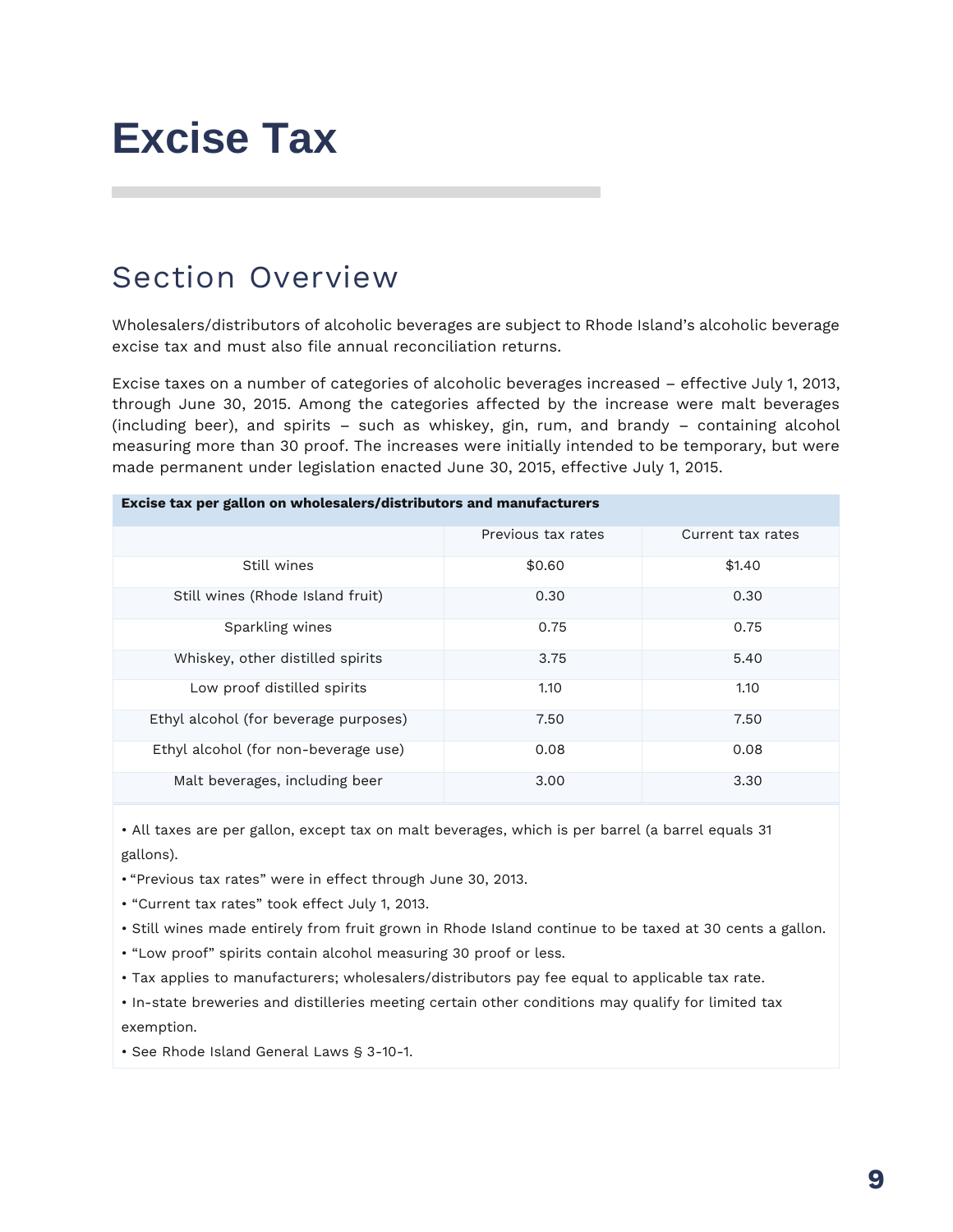### Excise Tax by County

For calendar year 2021, wholesalers/distributors paid a combined total of approximately \$17.25 million in Rhode Island excise tax on alcoholic beverages they sold, net of inventory, to liquor stores in Rhode Island. That compares with approximately \$18.02 million in calendar year 2020, a decrease of 4.28%.

#### **Alcoholic beverage excise taxes, 2021 vs. 2020** (dollars in millions)

|                                                      | 2020    | 2021    | Difference |
|------------------------------------------------------|---------|---------|------------|
| Excise tax on sales by wholesalers to liquor stores* | \$18.02 | \$17.25 | -4.28%     |

Dollar amounts are rounded, for calendar year, and are based on reports filed by wholesalers/distributors with the Division of Taxation.

\* Wholesalers/distributors pay excise tax on alcoholic beverages they sell, net of inventory, to liquor stores.

The Rhode Island sales tax exemption on wine and spirits applies at the retail level – on sales by liquor stores to consumers. There is no exemption on wine and spirits sold at the wholesale level – sales by wholesalers/distributors to liquor stores.

Of the approximately \$17.25 million in excise tax paid by wholesalers/distributors on alcoholic beverages sold to liquor stores in calendar year 2021, Providence County accounted for the largest portion – approximately \$8.82 million. Bristol County accounted for the smallest portion – approximately \$619,877.

| Alcoholic beverage excise taxes, by county, by year* |                 |                 |                |              |  |  |  |  |  |  |
|------------------------------------------------------|-----------------|-----------------|----------------|--------------|--|--|--|--|--|--|
| County                                               | 2020            | 2021            | \$ Difference  | % Difference |  |  |  |  |  |  |
| <b>Bristol</b>                                       | \$639,963.52    | \$619,876.99    | (\$20,086.53)  | $-3.14%$     |  |  |  |  |  |  |
| Kent                                                 | \$3,769,760.37  | \$3,499,677.75  | (\$270,082.62) | $-7.16%$     |  |  |  |  |  |  |
| Newport                                              | \$1,644,584.10  | \$1,542,788.29  | (\$101,795.81) | $-6.19%$     |  |  |  |  |  |  |
| Providence                                           | \$9,038,914.81  | \$8,822,278.94  | (\$216,635.87) | $-2.40%$     |  |  |  |  |  |  |
| Washington                                           | \$2,925,899.03  | \$2,764,160.05  | (\$161,738.98) | $-5.53%$     |  |  |  |  |  |  |
| Total:                                               | \$18,019,121.83 | \$17,248,782.02 | (\$770,339.81) | $-4.28%$     |  |  |  |  |  |  |

Dollar amounts are for calendar year and are based on reports filed by wholesalers/distributors with the Division of Taxation.

\* Wholesalers/distributors pay excise tax on alcoholic beverages they sell, net of inventory, to liquor stores.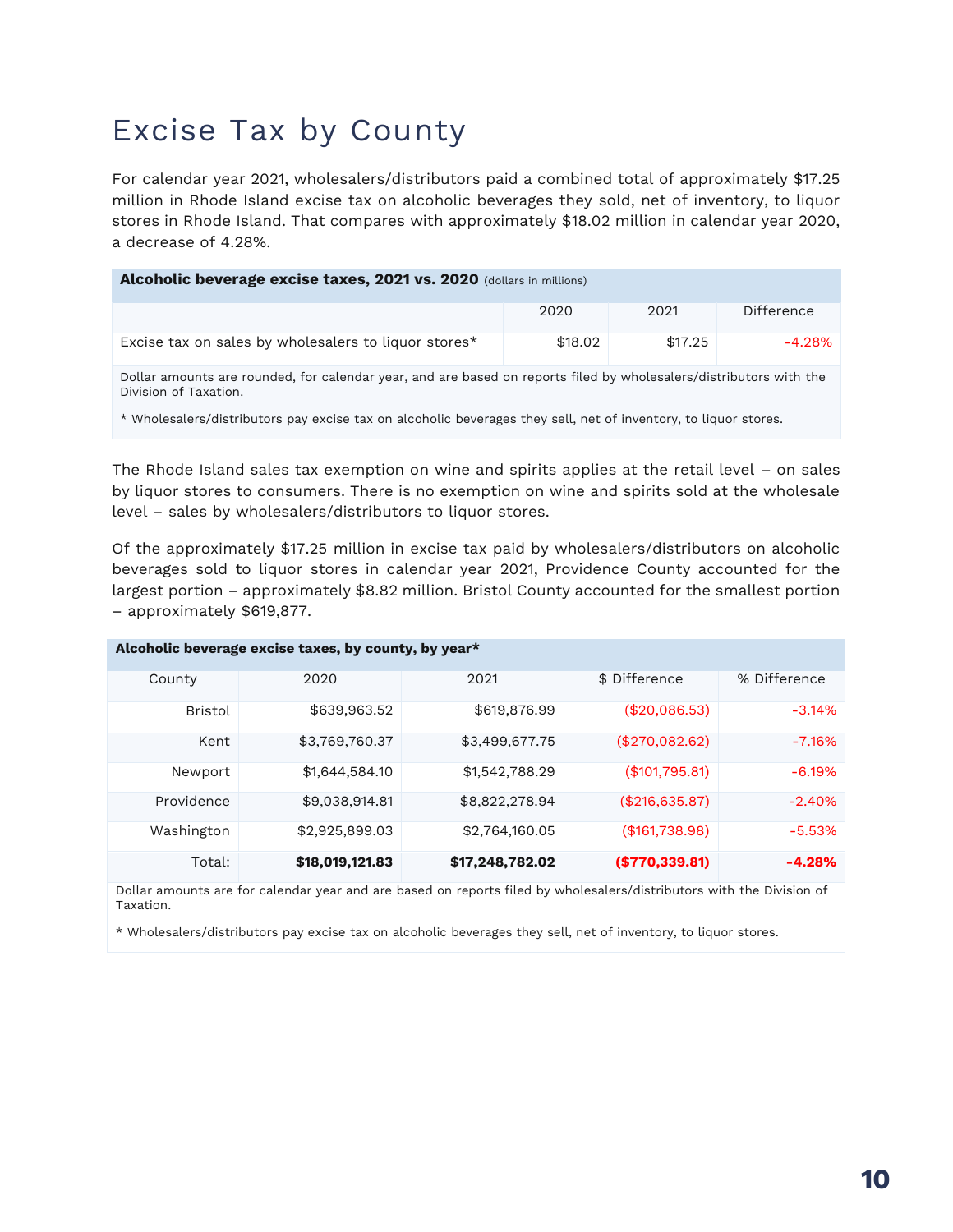### Additional information

Set forth in this section is a computation for determining whether the forfeited amount in sales tax revenue for the 2021 calendar year has been offset by any increase in excise tax for the same year.

To understand the computation, it is important to recall that excise taxes on certain categories of alcoholic beverages increased effective July 1, 2013 – five months before the sales tax exemption for wine and spirits took effect. The excise tax increase, which is still in effect today, applied to three categories of alcoholic beverages:

- Still wines (not made from fruit grown in Rhode Island);
- Whiskey and other distilled spirits; and
- Malt beverages, including beer.

For the computation, covering the 2021 calendar year, the Division performed two separate calculations:

1.) The number of gallons for each of the three categories listed above times the "old" excise tax rate (i.e., the rate in effect prior to July 1, 2013) to determine the total excise tax revenue based on the "old" rate.

2.) The number of gallons for each of the three categories listed above times the "new" excise tax rate (i.e., the rate in effect on and after July 1, 2013) to determine the total excise tax revenue based on the "new" rate.

The difference between steps 1 and 2 above, for each of the affected categories, is known as the variance. For the 2021 calendar year, the variance in the aggregate was \$7,786,178.94, or approximately \$7.79 million. Thus, the Division has determined that the approximately \$20.56 million in sales tax revenue forfeited in 2021 because of the sales tax exemption on wine and spirit sales was only partially offset by the approximately \$7.79 million increase (or "variance") in excise tax revenue attributable solely to the difference between the old excise tax rates and the new (and higher) excise tax rates on the three specific categories of alcoholic beverages.

#### Net loss in revenue

Put another way, the net loss in revenue resulting from the sales tax exemption for wine and spirits in calendar year 2021 was approximately \$12.77 million:

\$20.56 million in sales tax revenue forfeited, less the \$7.79 million variance, equals \$12.77 million.

*Data for the computation is shown in the table that follows. (Note that the table computes the tax for five categories of alcoholic beverages, including the three categories for which the excise tax rate increased.)* 

| <b>PERIOD</b> | <b>Description</b>                | <b>SPIRITS</b>  | <b>SPIRITS</b> | <b>STILL</b>                        | <b>SPARK</b> | <b>MALT</b>                                   | Totals          | Variance                         |
|---------------|-----------------------------------|-----------------|----------------|-------------------------------------|--------------|-----------------------------------------------|-----------------|----------------------------------|
|               | <b>Total Gallons</b>              | 2,856,222.09    | 567,242.92     | 3.700.275.63                        | 246.607.55   | 17,150,301.70                                 |                 |                                  |
|               | <b>Old Rate</b>                   | 3.75            | $1.10 \t{S}$   | $0.60$ \$                           | $0.75$ \$    | 0.0967                                        |                 |                                  |
| 2021          | <b>Tax Based on Old Rate</b>      | \$10.710.832.84 | \$623,967.21   |                                     |              | $$2,220,165.38$ $$184,955.66$ $$1,658,434.17$ | \$15.398.355.26 |                                  |
|               | <b>New Rate</b>                   | $5.40$ \$       | $1.10 \pm$ \$  | $1.40 \,$ \$                        | $0.75$ \$    | 0.1033                                        |                 |                                  |
|               | <b>Tax Based on New Rate Rate</b> | \$15,423,599.29 |                | $$623,967.21 \;   \; $5,180,385.88$ |              | $$184,955.66$ $$1,771,626.17$                 |                 | $$23,184,534.20$ $$7,786,178.94$ |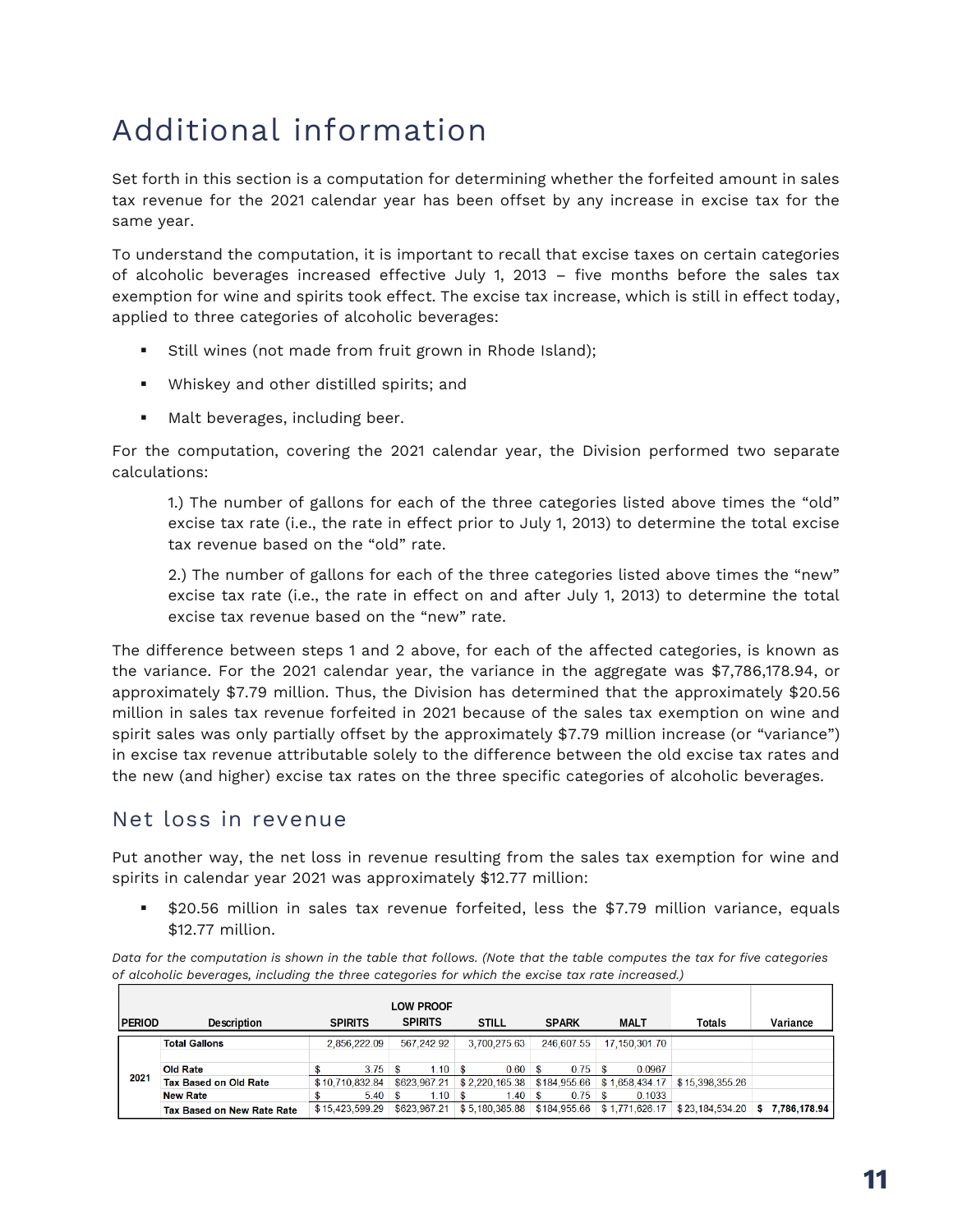#### Notes on report

For 2021, there were 245 active Class A licensees (liquor stores) required to report sales of alcoholic beverages and related tax information to the Division of Taxation. Of those, a total of 205 filed annual reconciliation returns with the Division of Taxation as of April 28, 2022, while 40 did not. Thus, approximately 83.67% of licensees filed annual returns with the agency, while approximately 16.33% did not. The Class A licensees that were delinquent in the filing of annual reconciliation returns as of April 28, 2022, make up less than 7% of total sales activity. Thus, the Division of Taxation is confident that the data contained in this report covers more than 93% of total sales activity.

For 2021, there were 38 active wholesalers/distributors of alcoholic beverages in Rhode Island. Of those, 26 filed annual reconciliation returns with the Division as of April 28, 2022, while 12 did not. Thus, the filing rate was approximately 68.42% and the delinquency rate approximately 31.58%. The Division of Taxation has determined that the 12 that were delinquent in filing their returns would have showed minimal excise tax had they filed. Furthermore, the delinquent filers make up 1.36% of total sales activity. Thus, the Division of Taxation is confident that the excise tax data contained in this report covers 98.64% of total sales activity.

The reader may note that most of the reported figures for calendar year 2021 represent a modest decrease from calendar year 2020. It is important to note that 2020 sales were significantly above those in 2019. 2021 sales represent what may be a correction in market trends influenced by the COVID-19 pandemic in 2020.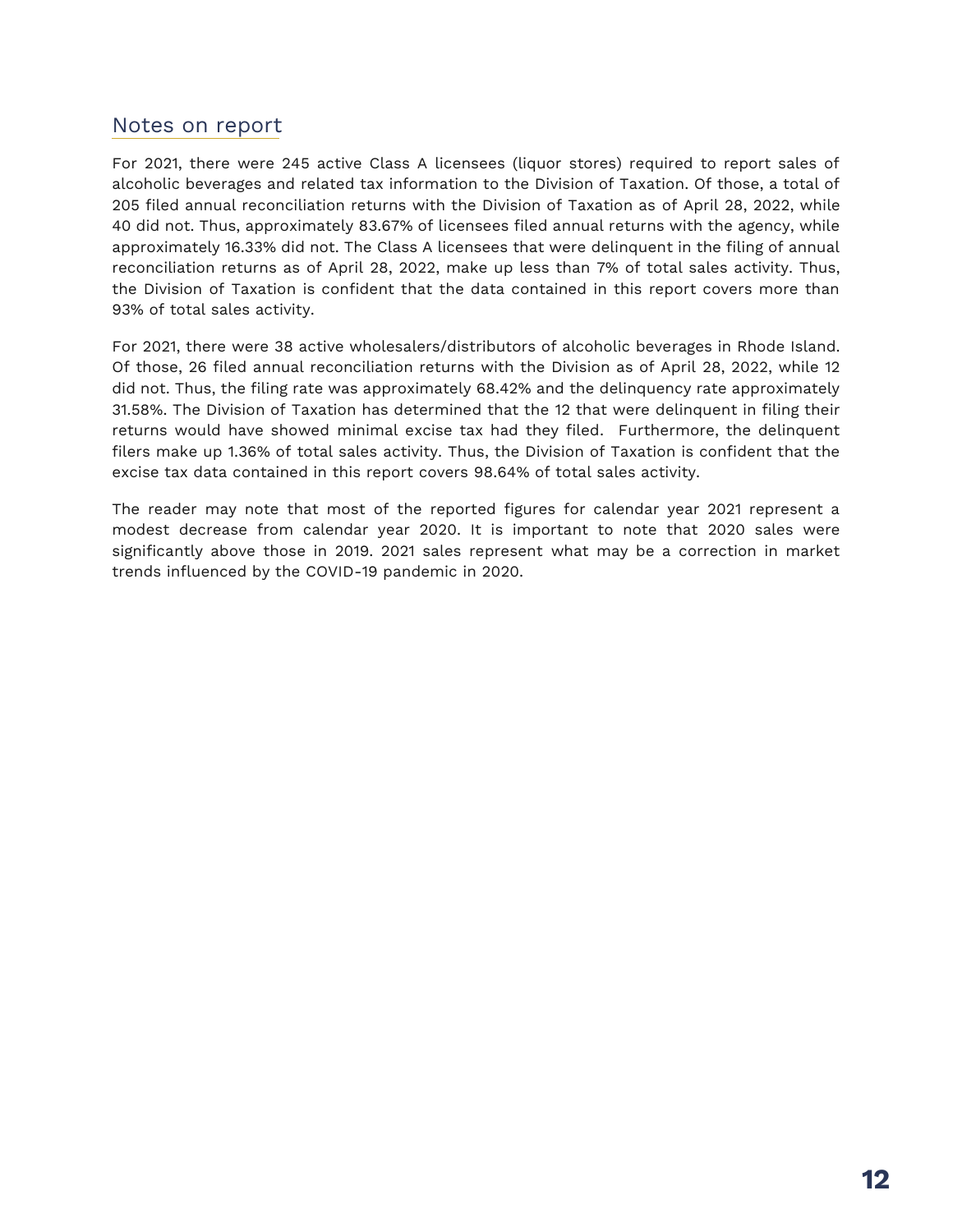## **Appendix**

Statutory Reference Timeline Expanded Tables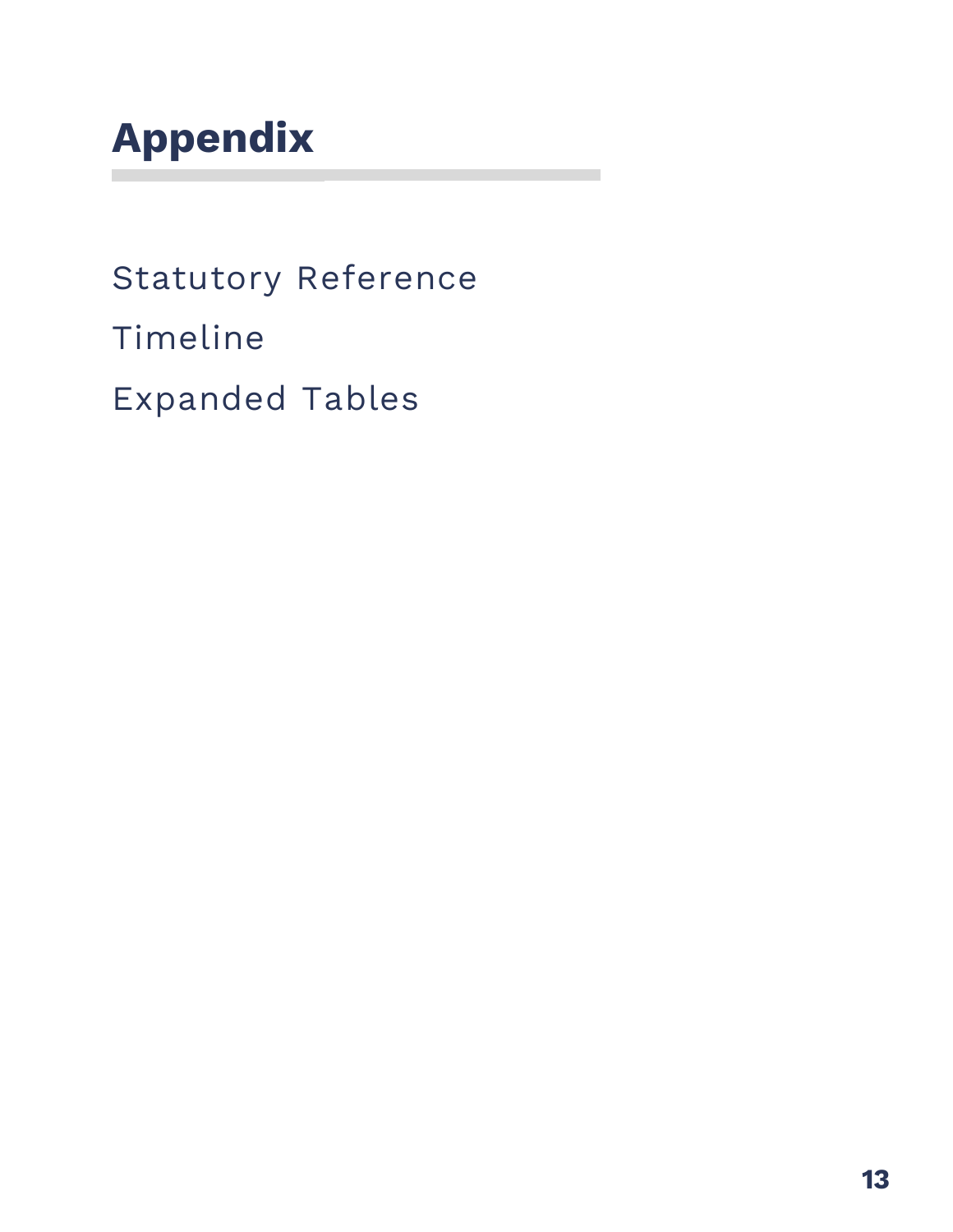## **Statutory Reference**

### **Alcoholic Beverages**

### **CHAPTER 3-10 Taxation of Beverages**

**SECTION 3-10-5**

**§ 3-10-5 Information supplemental to returns – Audit of books.** – (a) The tax administrator may at any time request further information from any person or from the officers and employees of any corporation that he or she may deem necessary to verify, explain, or correct any return made in pursuance of the provisions of this chapter, and for the like purpose, the administrator or his or her authorized agent may examine the books of account of that person or corporation during business hours.

(b) Each Class A licensee authorized to sell intoxicating beverages at wholesale or retail in this state shall file an annual report on or before February 1 with the division of taxation in the form required by the tax administrator. Such report shall include, but not be limited to, total sales of alcoholic beverages, sales tax, and excise tax collections on such sales for the immediately preceding calendar year. Annually, on or before May 1, the tax administrator shall prepare and submit to the chairs of the house and senate finance committees a report reflecting data from the annual reports submitted by said licensee to the division of taxation. The tax administrator's report shall compile total sales of alcoholic beverages, sales tax, and excise tax collections by county.

History of Section.

(P.L. 1933, ch. 2013, § 44; G.L. 1938, ch. 167, § 4; impl. am. P.L. 1939, ch. 660, § 70; G.L. 1956, § 3-10-5; P.L. 2012, ch. 241, art. 21, § 15; P.L. 2013, ch. 144, art. 9, § 9; P.L. 2014, ch. 528, § 1.)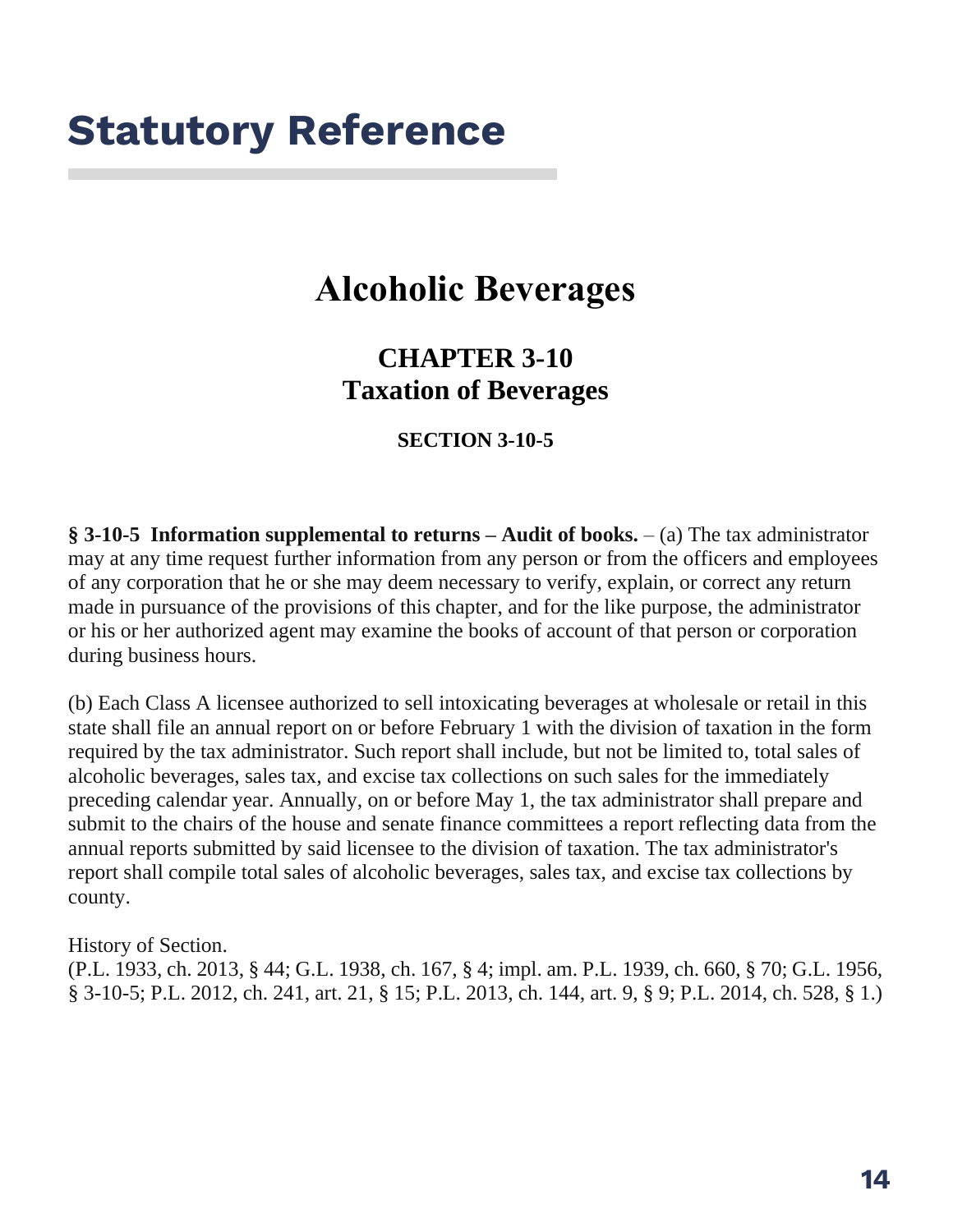## **Timeline**

### JUNE 2012

- Legislation is enacted requiring all sellers of alcoholic beverages (wholesalers and retailers, including taverns, bars, liquor stores, and others) to file an annual report to the Division of Taxation by February 1 each year and include their total sales of alcoholic beverages, as well as the sales tax and excise tax collections on such sales.
- The legislation also requires the Tax Administrator to prepare and submit a report on or before May 1 each year, including a compilation of total sales of alcoholic beverages, and the related sales tax and excise tax collections by county.

### JULY 2013

- Legislation is enacted to temporarily increase excise taxes on a number of categories of alcoholic beverages for a 21-month period, from July 1, 2013, through March 31, 2015. Among the categories affected by the increase will be malt beverages (including beer), a number of still wines, and spirits such as whiskey, gin, rum, and brandy containing alcohol measuring more than 30 proof. (The excise tax applies to manufacturers; wholesalers/distributors pay a fee equal to the tax.)
- The legislation also will temporarily exempt, from Rhode Island sales and use tax, all wine and spirits sold at liquor stores ("Class A" licensees under Rhode Island General Laws Title 3). The exemption is to be in force for 16 months, from December 1, 2013, through March 31, 2015. Also during that period, no alcoholic beverages sold at retail will be subject to state's minimum markup. Beer and other malt beverages will continue to be subject to the sales and use tax.
- Thus, the temporary increase in excise taxes will begin earlier than the temporary sales tax exemption on wine and spirts sold at liquor stores, but will end at the same time.
- The legislation also limits the scope of the annual reporting requirement. Under the June 2012 legislation as enacted, all sellers of alcoholic beverages (wholesalers and retailers, including taverns, bars, liquor stores, etc.) had to make the annual filing. Under the July 2013 legislation as enacted, the annual reporting requirement will apply only to Class A licensees authorized to sell intoxicating beverages at wholesale or retail.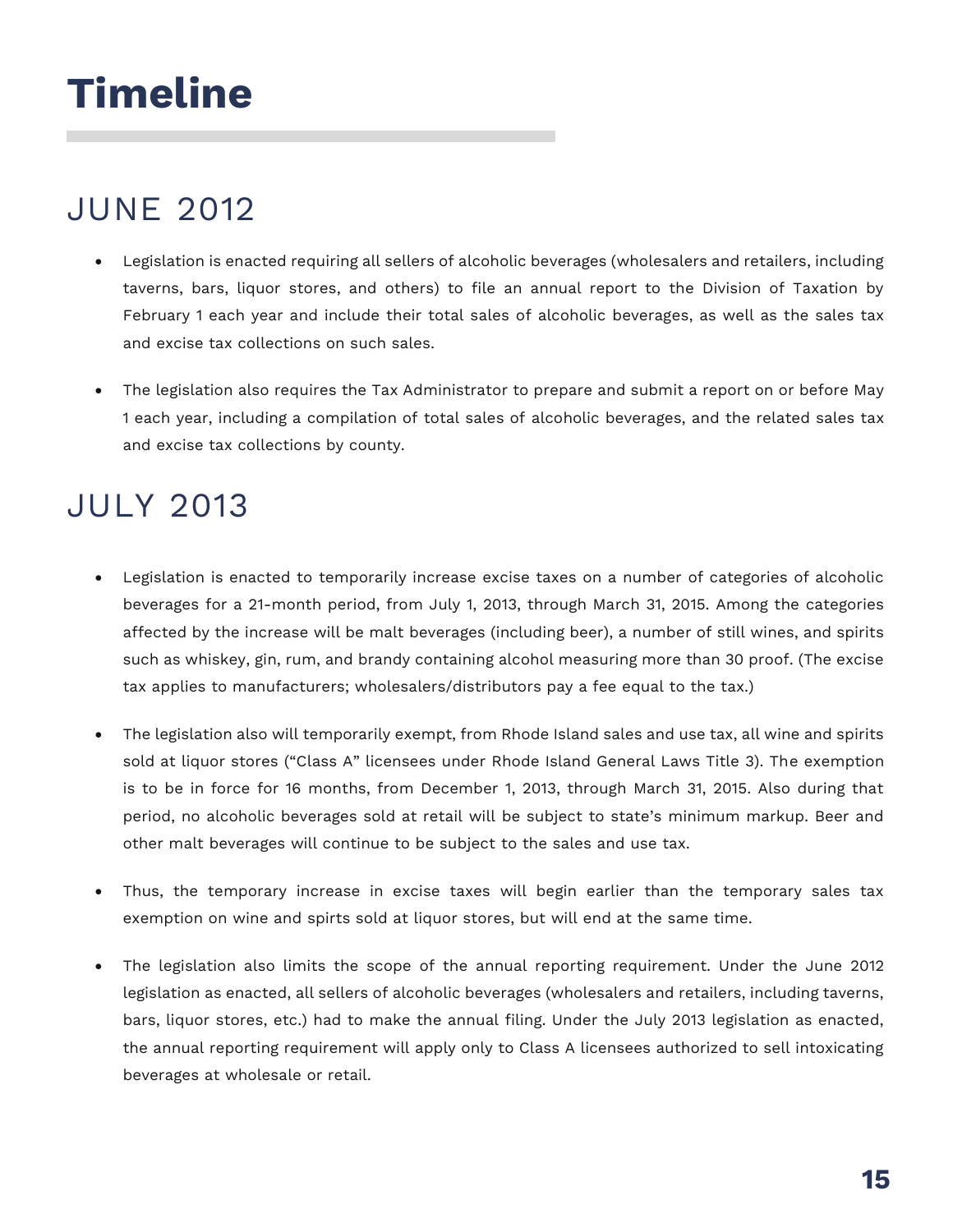### JUNE 2014

- Legislation is enacted to extend, by three months, the temporary increase in excise taxes. Thus, the increase, which was to have ended March 31, 2015, will be extended through June 30, 2015.
- The legislation also extends, by three months, the temporary sales tax exemption on wine and spirits sold at liquor stores. Thus, the exemption, which was to have ended March 31, 2015, will be extended through June 30, 2015. (Beer and other malt beverages will continue to be subject to the sales and use tax.)

### JUNE 2015

- Legislation is enacted to permanently extend the increases in excise taxes.
- The legislation also permanently exempts from sales and use tax the sale of wine and spirits sold at liquor stores – "Class A" licensees under Rhode Island General Laws Title 3. (The exemption was to have ended June 30, 2015.) Beer and other malt beverages will continue to be subject to the sales and use tax.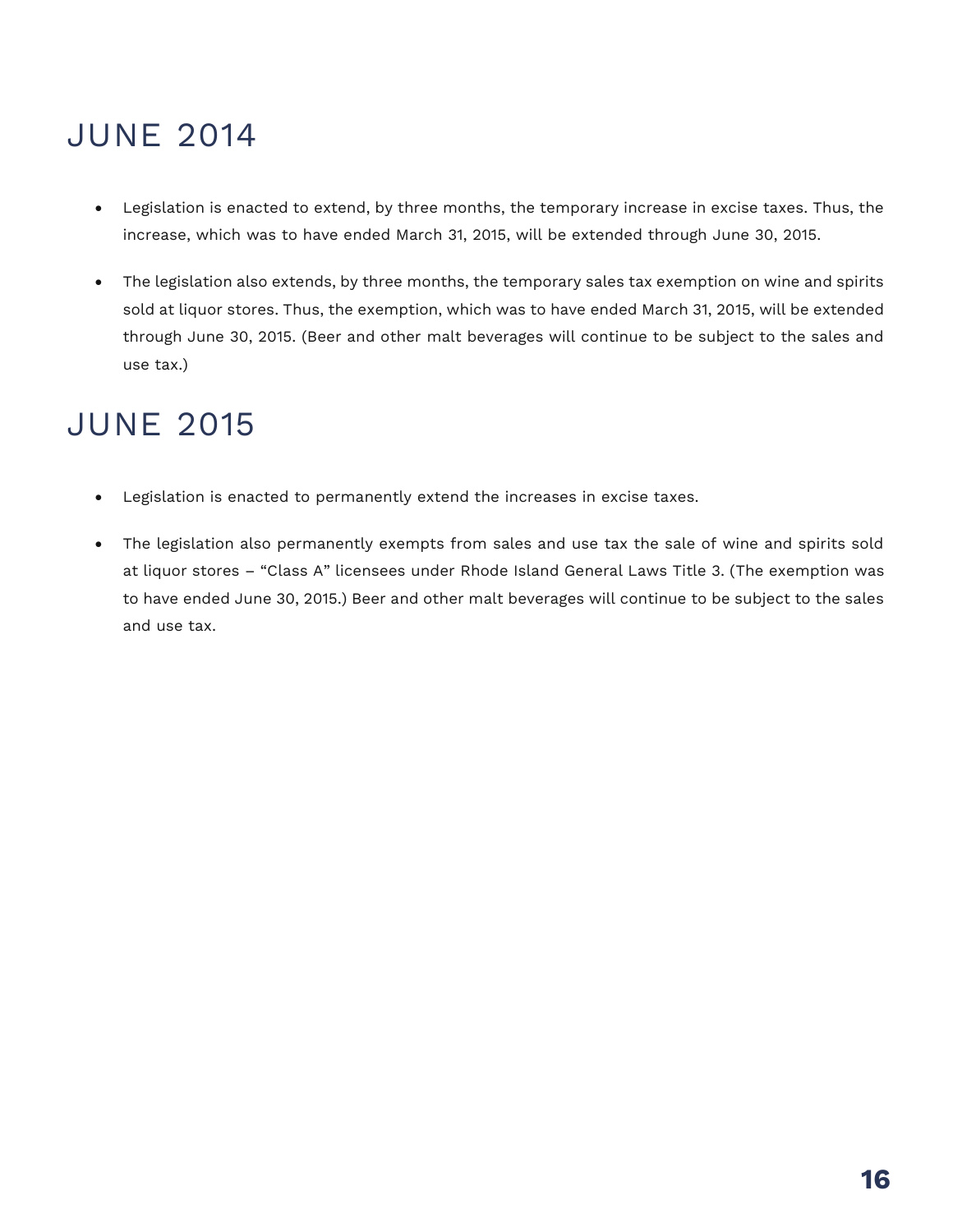### Alcoholic Beverages Sales Tax Reports

2021 alcoholic beverages sales tax report (by county):

|                   | <b>Wine &amp; Spirit</b> | <b>Beer &amp; Malt</b> | <b>Total Alcoholic</b>                                 |                      |              |                        |                     |                           | <b>Total Alcohol</b>              | <b>Net taxable</b>              |                  |
|-------------------|--------------------------|------------------------|--------------------------------------------------------|----------------------|--------------|------------------------|---------------------|---------------------------|-----------------------------------|---------------------------------|------------------|
| County -2021      | <b>Sales</b>             | <b>Sales</b>           | <b>Beverage Sales</b>                                  | <b>Resale</b>        | Interstate   | <b>Fed &amp; State</b> | <b>Other Exempt</b> | <b>Wine &amp; Spirits</b> | <b>Related Deduction</b>          | <b>Alcoholic Sales</b>          | <b>Sales Tax</b> |
| <b>Bristol</b>    | 13,786,433,94            | $6.008.810.42$ S       | 19.795.244.36                                          |                      |              |                        | 46.156.23 S         | 13,786,433,94             | 13.832.590.17<br>-S               | 5.962.654.19 S                  | 417.385.79       |
| Kent              | 60.533.551.77            |                        | 26.703.162.37   \$ 87.236.714.14                       |                      |              |                        | 17.378.03 S         | 60.533.551.77             | 60.550.929.80<br>⊪S.              | \$26,685,784,34 \$1,868,004.90  |                  |
| <b>Newport</b>    | 27,590,181.46            |                        | 13,670,600.13 \$41,260,781.59                          | 114,002.82           |              |                        | . .                 |                           | 27.590.181.46   \$27.704.184.28   | $S$ 13.556.597.31 S             | 948.961.81       |
| <b>Providence</b> | 133,963,042.94           |                        | 68,807,786.23 \$202,770,829.17                         | 2,727,057.46         | 4,541.18     | 423,883.21             | 284,934.85 S        |                           | 133,963,042.94 \$137,403,459.64   | \$65,367,369.53 \$4,575,715.87  |                  |
| Washington        | 57.772.934.70            |                        | 27.058.337.14   \$84.831.271.84                        | 71,005.05            |              | 83.708.86              | 1,251.56 \$         |                           | 57.772.934.70   \$ 57.928.900.17  | \$26,902,371,67                 | $S$ 1.883.166.02 |
| <b>TOTAL RI</b>   |                          |                        | \$293.646.144.81   \$142.248.696.29   \$435.894.841.10 | $S$ 2.912.065.33 $S$ | $4.541.18$ S | 507.592.07 S           | 349.720.67 S        |                           | 293.646.144.81   \$297.420.064.06 | \$138.474.777.04 \$9.693.234.39 |                  |

2020 alcoholic beverages sales tax report (by county):

|                 | Wine & Spirit     | Beer & Malt    | <b>Total Alcoholic</b> |               |            |             |                     |                           | <b>Total Alcohol</b>     | Net taxable            |                  |
|-----------------|-------------------|----------------|------------------------|---------------|------------|-------------|---------------------|---------------------------|--------------------------|------------------------|------------------|
| County-2020     | <b>Sales</b>      | <b>Sales</b>   | <b>Beverage Sales</b>  | Resale        | Interstate | Fed & State | <b>Other Exempt</b> | <b>Wine &amp; Spirits</b> | <b>Related Deduction</b> | <b>Alcoholic Sales</b> | <b>Sales Tax</b> |
| <b>Bristol</b>  | 13.491.058.58     | 6.372.289.24   | 19,863,347.82          |               |            |             | 5.584.33 \$         | 13,491,058.58             | 13.496.642.91            | 6.366.704.91           | 445.669.34       |
| Kent            | 64.181.271.71     | 34.060.485.79  | 98.241.757.50          | 13.198.11     | 10.002.00  |             | 10.157.52 \$        | 64.181.271.71             | 64.214.629.34            | 34.027.128.16          | 2.381.898.97     |
| Newport         | 32.047.321.85     | 14.961.295.50  | 47,008,617.35          | 81.134.88     |            |             |                     | 32,047,321.85             | 32.128.456.73            | 14.880.160.62          | 1.041.611.24     |
| Providence      | 147.537.484.69    | 78.886.184.13  | 226.423.668.82         | 355.480.56    | 3.942.00   |             | 39,840.67 \$        | 147.537.484.69            | 147.936.747.92           | 78.486.920.90          | 5.494.084.46     |
| Washington      | 57,038,852.46     | 28.003.868.01  | 85.042.720.47          | 66,745.48     |            |             | 19,297.17 \$        | 57,038,852.46             | 57.124.895.11            | 27.917.825.36          | 1,954,247.78     |
| <b>TOTAL RI</b> | 314,295,989.29 \$ | 162,284,122.67 | 476,580,111.96         | 516,559.03 \$ | 13.944.00  |             | 74,879.69 \$        | 314, 295, 989. 29         | 314,901,372.01           | 161.678.739.95         | 11.317.511.80    |

**Note:** The data on this page is based on the unaudited annual returns ("annual reconciliations") as filed with the Division of Taxation by liquor stores.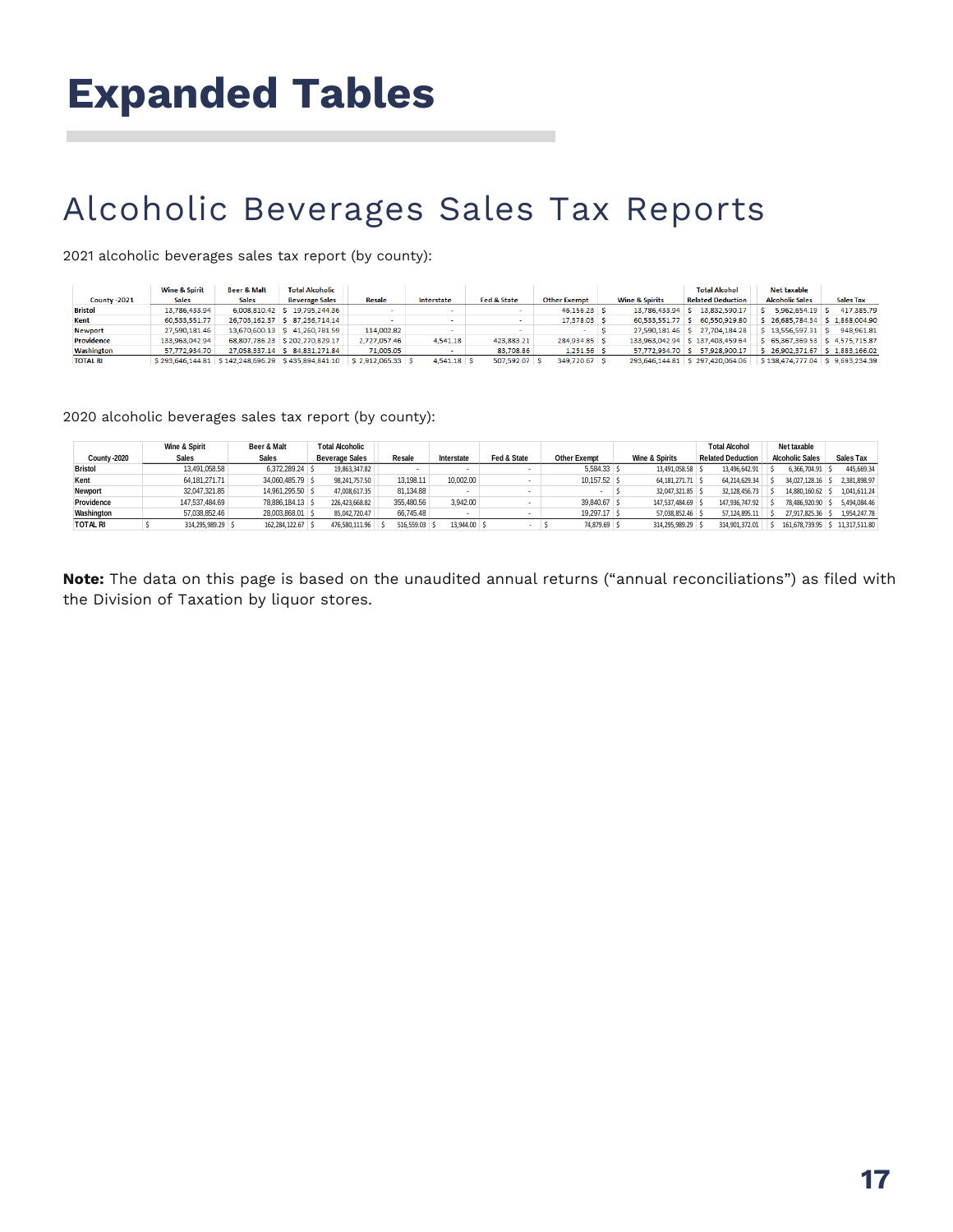### Excise Tax/Import Service Fees

Excise tax/import service fee paid by wholesalers/distributors/manufacturers on alcoholic beverages, by county, for calendar year 2021:

|                               |    |                       |    |                    |    |                          |          | <b>Providence</b> |    | Washington   |    |                  |
|-------------------------------|----|-----------------------|----|--------------------|----|--------------------------|----------|-------------------|----|--------------|----|------------------|
|                               |    | <b>Bristol County</b> |    | <b>Kent County</b> |    | <b>Newport County</b>    |          | <b>County</b>     |    | County       |    | <b>TOTAL FEE</b> |
|                               |    |                       |    |                    |    |                          |          |                   |    |              |    |                  |
| <b>IDISTILLED SPIRTS</b>      | s  | 374.338.38            | -S | 2,228,112.75       | -S | 906.257.88               | -S       | 6,179,314.05      | S. | ,669,394.04  | s  | 11.357.417.10    |
|                               |    |                       |    |                    |    |                          |          |                   |    |              |    |                  |
| LOW PROOF DISTILLED SPIRTS    | s  | 19,290.85             | s  | 94,607.14          | -S | 59,113.33                | <b>S</b> | 184,773.50        | \$ | 111,995.33   | s  | 469,780.15       |
|                               |    |                       |    |                    |    |                          |          |                   |    |              |    |                  |
| <b>ETHYL ALCOHOL</b>          | S  | 27.81                 | S  | 1,170.20           | S  | 690.53                   | s        | 2,355.22          | S  | 390.68       | s  | 4,634.44         |
|                               |    |                       |    |                    |    |                          |          |                   |    |              |    |                  |
| <b>STILL WINE</b>             | \$ | 177,200.62            | S  | 882,911.85         | S  | 431,497.37               | S        | .648,894.53       | s  | 739,855.33   | s  | 3,880,359.70     |
|                               |    |                       |    |                    |    |                          |          |                   |    |              |    |                  |
| <b>SPARKLING WINE</b>         | s  |                       |    | 26,957.28          | -S | 17,885.29                | -S       | 57,112.88         | -S | 21,433.89    | S  | 128,706.87       |
|                               |    |                       |    |                    |    |                          |          |                   |    |              |    |                  |
| <b>PACKAGED BEER</b>          | S  | ٠                     | S  | ۰                  | s  | $\overline{\phantom{0}}$ | s        | ۰                 | \$ | ٠            | \$ |                  |
|                               |    |                       |    |                    |    |                          |          |                   |    |              |    |                  |
| <b>IMALT BEVERAGE BARRELS</b> | S  | 43,701.80             | S  | 265,918.53         | S  | 127,343.89               | s        | 749,828.76        | S  | 221,090.78   | s  | .407.883.76      |
|                               |    |                       |    |                    |    |                          |          |                   |    |              |    |                  |
|                               |    |                       |    |                    |    |                          |          |                   |    |              |    |                  |
| <b>TOTAL IMPORT FEE</b>       |    | 619,876.99            |    | 3.499.677.75       | s  | 1,542,788.29             | S.       | 8,822,278.94      | S. | 2.764,160.05 | -S | 17.248.782.02    |

Excise tax/import service fee paid by wholesalers/distributors/manufacturers on alcoholic beverages, by county, for calendar year 2020:

|                               |    |                       |     |                          |      |                       | Providence |                    | Washington |                   |    |                  |
|-------------------------------|----|-----------------------|-----|--------------------------|------|-----------------------|------------|--------------------|------------|-------------------|----|------------------|
|                               |    | <b>Bristol County</b> |     | <b>Kent County</b>       |      | <b>Newport County</b> |            | County             |            | County            |    | <b>TOTAL FEE</b> |
|                               |    |                       |     |                          |      |                       |            |                    |            |                   |    |                  |
| <b>DISTILLED SPIRTS</b>       | \$ | 386,365.29 \$         |     | $2,355,911.23$ \$        |      | 968,169.06            | S          | $6,201,182.25$ \\$ |            | 1,752,749.42 \$   |    | 11,664,377.25    |
| LOW PROOF DISTILLED SPIRTS    | \$ | 11,865.42 \$          |     | 73,990.33 \$             |      | $34,513.89$ \$        |            | 141,898.20 \$      |            | 83,383.99 \$      |    | 345,651.83       |
| <b>ETHYL ALCOHOL</b>          | \$ | 448.81                | 1\$ | $2,847.38$ \$            |      | 2,651.05              | S.         | 9,057.34           | l \$       | $1,310.99$ \$     |    | 16,315.57        |
| <b>STILL WINE</b>             | \$ | 190,141.15            | 1\$ | 1,026,764.67             | l \$ | 484,268.36            | S          | 837,652.24 \$      |            | 830,729.50 \$     |    | 4,369,555.92     |
| <b>ISPARKLING WINE</b>        | \$ | 4,714.97              | 1\$ | 24,579.54                | \$   | 15,087.93             | \$         | 50,052.64          | - \$       | 18,855.11         | \$ | 113,290.19       |
| <b>PACKAGED BEER</b>          | \$ | $\blacksquare$        | S   | $\overline{\phantom{a}}$ | \$   | ٠                     | \$         | ٠                  | S          | ٠                 | S  |                  |
| <b>IMALT BEVERAGE BARRELS</b> | \$ | 46,427.88 \$          |     | 285,667.22 \$            |      | 139,893.81            | 1\$        | 799,072.14 \$      |            | 238,870.02 \$     |    | 1,509,931.07     |
|                               |    |                       |     |                          |      |                       |            |                    |            |                   |    |                  |
| TOTAL IMPORT FEE              | \$ | $639,963.52$ \$       |     | $3,769,760.37$ \$        |      | $1,644,584.10$ \$     |            | $9,038,914.81$ \$  |            | $2,925,899.03$ \$ |    | 18,019,121.83    |